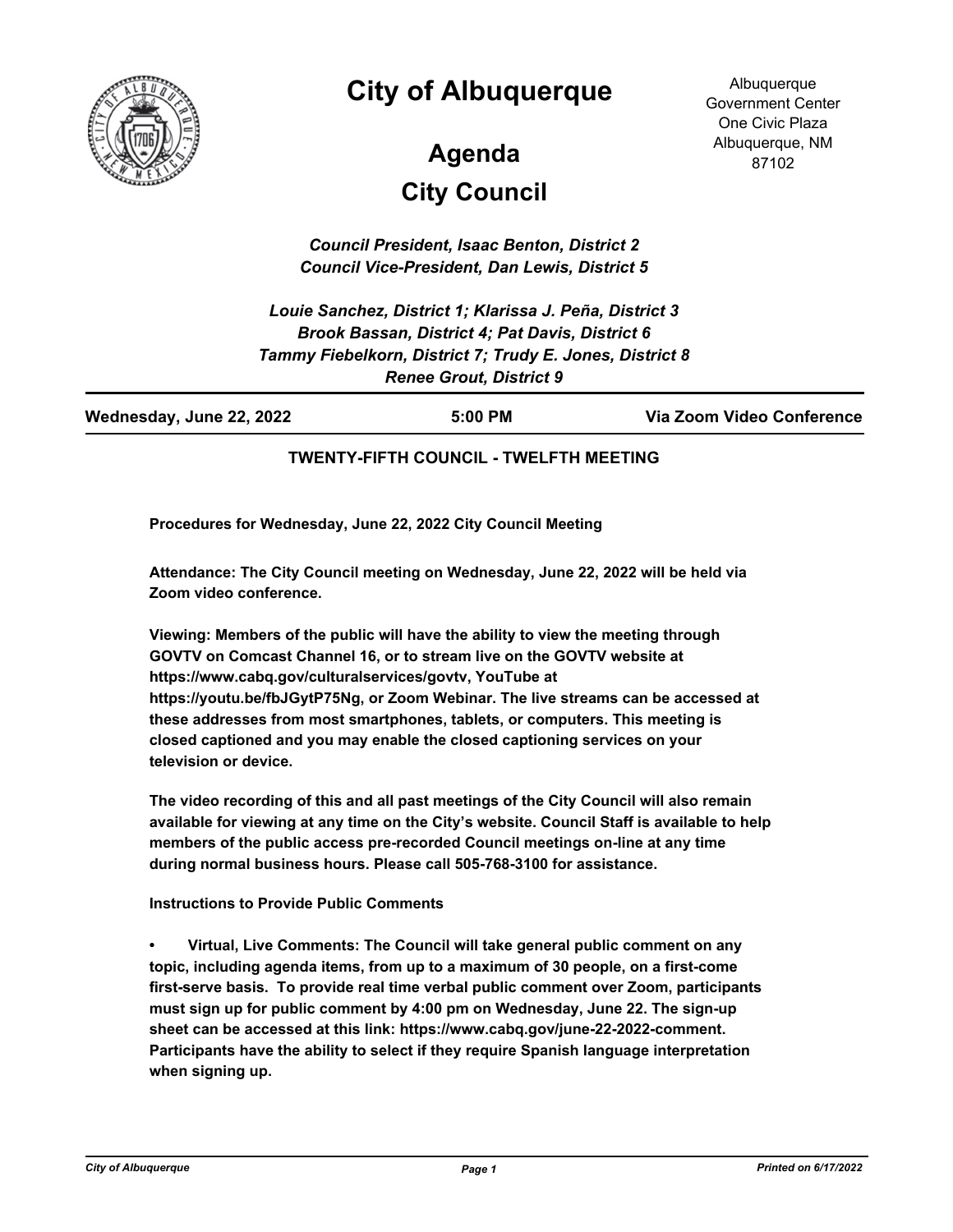**o Note: Participants must sign up for public comment with the Zoom username or phone number that you will use to enter the Zoom meeting so that you can be identified when accessing the meeting. Persons who do not provide this information will not be allowed into the meeting, but may still view the meeting via Zoom Webinar, YouTube live or through GOVTV.**

**• Participants will be an Attendee in the Zoom Webinar until the public comment period begins. The Zoom moderator will move you into the meeting room as Panelist when it's your turn to provide public comments.** 

 **o Access the Zoom waiting room by following this link, entering the room information manually, or by calling in via telephone:** 

 **- https://cabq.zoom.us/j/85758594728** 

 **- Webinar ID: 857 5859 4728**

 **- (669) 900-6833 // 857 5859 4728#**

 **o Participants will be able to view the meeting via Zoom while waiting for public comments, but participants can also watch on YouTube live or GOVTV.**

**• Once called upon for public comment, the participants will be able to unmute themselves and turn on their camera.**

**• If you are also watching on YouTube or GOVTV, please note that the online stream lags approximately 10 seconds behind the Zoom meeting. Please mute or pause the online stream once you are in the Zoom meeting room to avoid feedback between the Zoom meeting room and the online broadcast.**

**• Public comment will be limited to 2 minutes, which starts when you begin speaking. You will be informed when your time has concluded, at which point your microphone will be muted and your camera will be turned off.**

**• Participants will be moved back to Attendee of Webinar once your comment period has ended.**

**Public Comment ground rules:**

- **Each participant has 2 minutes to present.**
- **Comments are to be addressed to the Councilors only, through the Council President.**
- **Any disruptive conduct will result in removal from the Zoom meeting room.**

### **1. ROLL CALL**

### **2. MOMENT OF SILENCE**

**Pledge of Allegiance in English and Spanish and any other language as determined by the Council**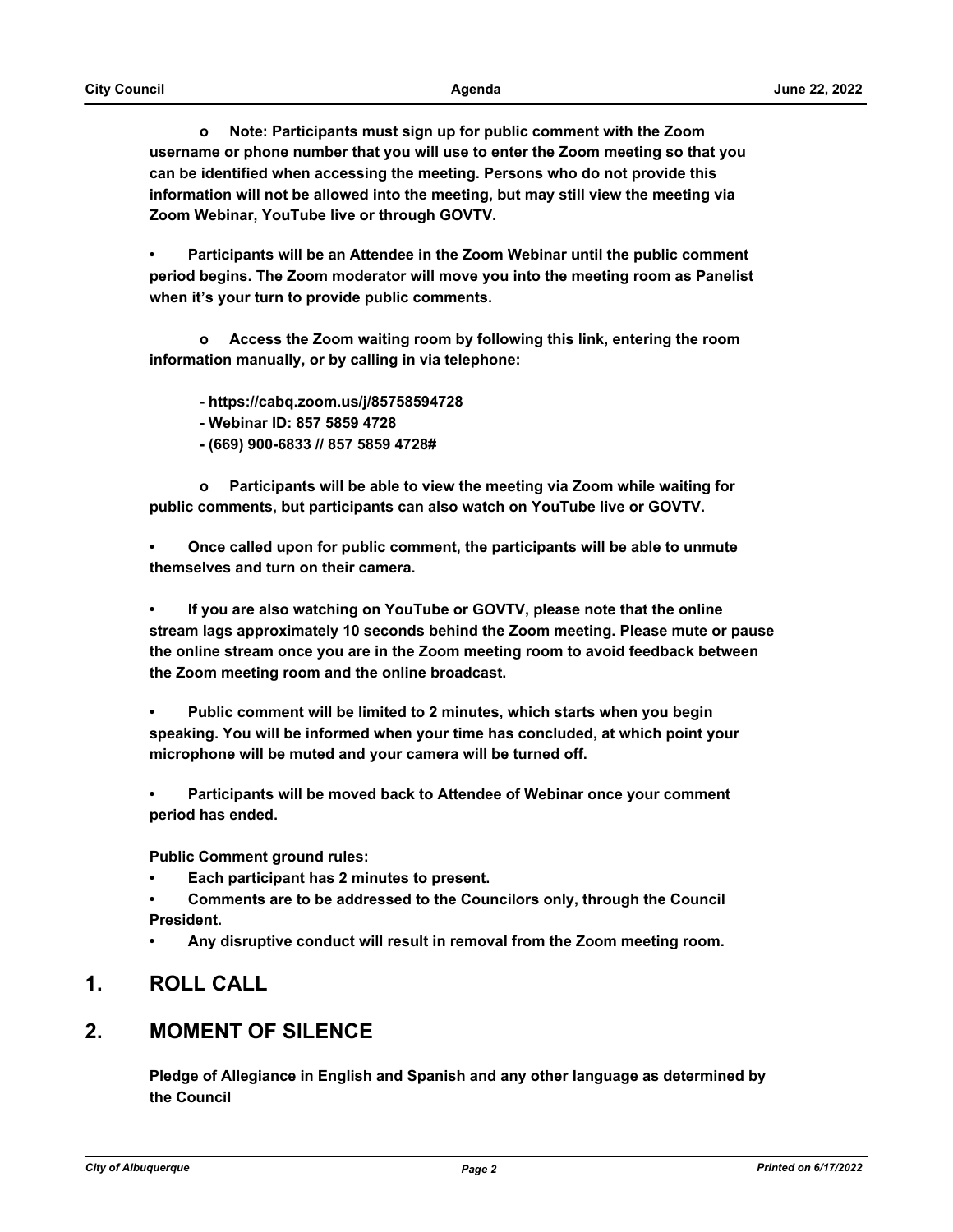### **3. PROCLAMATIONS & PRESENTATIONS**

- **4. ECONOMIC DEVELOPMENT DISCUSSION**
- **5. ADMINISTRATION QUESTION & ANSWER PERIOD**
- **6. APPROVAL OF JOURNAL**

**June 6, 2022**

### **7. COMMUNICATIONS AND INTRODUCTIONS**

### **8. REPORTS OF COMMITTEES**

**Public Safety Committee - June 14, 2022**

### **9. CONSENT AGENDA: {Items may be removed at the request of any Councilor}**

**a.** [EC-22-14](http://cabq.legistar.com/gateway.aspx?m=l&id=/matter.aspx?key=12791) Mayor's appointment of Mr. Mark Reynolds to the Information Services **Committee** 

*Attachments:* [EC-14](http://cabq.legistar.com/gateway.aspx?M=F&ID=6208e5ed-acb3-4e6d-989f-abfdc751d755.pdf)

- **b.** [EC-22-87](http://cabq.legistar.com/gateway.aspx?m=l&id=/matter.aspx?key=12944) Mayor's appointment of Mr. Herb Angle, Jr to the Older American's Act Advisory Council *Attachments:* [EC-87](http://cabq.legistar.com/gateway.aspx?M=F&ID=054bcbdd-7698-48d5-b16a-4455d7dcd33f.pdf)
- **c.** [EC-22-88](http://cabq.legistar.com/gateway.aspx?m=l&id=/matter.aspx?key=12945) Mayor's appointment of Senator Bill Tallman to the Albuquerque Museum Board of Trustees *Attachments:* [EC-88](http://cabq.legistar.com/gateway.aspx?M=F&ID=55ffd0b8-dcaa-422a-88ac-34fa26a27fc1.pdf)
- **d.** [EC-22-89](http://cabq.legistar.com/gateway.aspx?m=l&id=/matter.aspx?key=12946) Mayor's appointment of Ms. Julie Tertin to the Greater Albuquerque Recreational Trails Committee *Attachments:* [EC-89](http://cabq.legistar.com/gateway.aspx?M=F&ID=65bee028-19c9-4acd-8868-a14e339c8951.pdf)
- **e.** [EC-22-90](http://cabq.legistar.com/gateway.aspx?m=l&id=/matter.aspx?key=12947) Approval of the Agreement with Sawmill Community Land Trust to Utilize Workforce Housing Trust Funds in the amount of \$1,625,000 *Attachments:* [EC-90](http://cabq.legistar.com/gateway.aspx?M=F&ID=f9ac4e64-cecc-417a-9715-7c4bffa8652f.pdf)
- **f.** [EC-22-94](http://cabq.legistar.com/gateway.aspx?m=l&id=/matter.aspx?key=12961) Approval of the Agreement with Homewise, Inc. to Utilize American Rescue Plan Act Funds in the amount of \$3,300,000 *Attachments:* [EC-94](http://cabq.legistar.com/gateway.aspx?M=F&ID=d13e5a1a-bd88-48a9-a981-6841a6fa2b72.pdf)
- **g.** [EC-22-95](http://cabq.legistar.com/gateway.aspx?m=l&id=/matter.aspx?key=12962) Mayor's appointment of Dr. Per Elis Eberlein to the Joint Air Quality Board.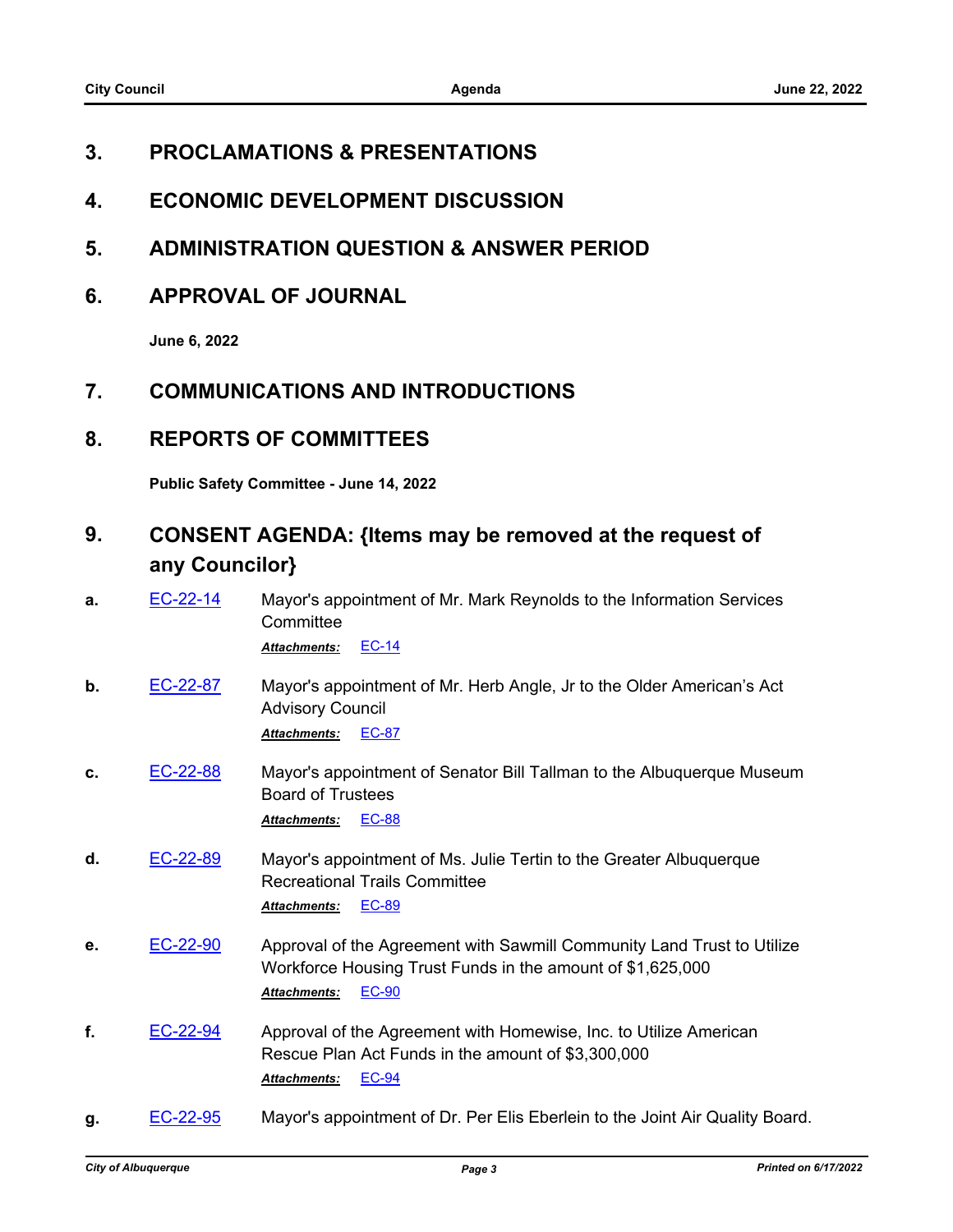#### *Attachments:* [EC-95](http://cabq.legistar.com/gateway.aspx?M=F&ID=b6c0cade-5af4-460a-ade7-bfbd74841bfa.pdf)

**\*h.** [EC-22-99](http://cabq.legistar.com/gateway.aspx?m=l&id=/matter.aspx?key=12974) AERO Charter and Transport, Inc. Hangar Lease and Agreement

*Attachments:* [EC-99](http://cabq.legistar.com/gateway.aspx?M=F&ID=78f22380-1846-46fc-a5d4-3d073794c91d.pdf)

**i.** [R-22-45](http://cabq.legistar.com/gateway.aspx?m=l&id=/matter.aspx?key=12955) Approving And Authorizing The Acceptance Of Grant Funds From The New Mexico State Highway And Transportation Department And Providing An Appropriation To The Parks And Recreation Department In Fiscal Year 2023 (Benton, by request)

*Attachments:* [R-45](http://cabq.legistar.com/gateway.aspx?M=F&ID=4e22edef-a255-472f-a5be-1b1e68cb598e.pdf)

- **j.** [R-22-48](http://cabq.legistar.com/gateway.aspx?m=l&id=/matter.aspx?key=12958) Approving The Appointment Of Director To Fill Vacancies On The Governing Body Of The Montecito Estates Public Improvement District, Caused By The Lack Declaration Of Candidates To Serve On The Board In The Local Election, Pursuant To The Public Improvement District Act, NMSA 1978, §§ 5-11-1 To -27 (2013, As Amended) And City Ordinance Enactment No. 0-2003-12, Council Bill No. FS O-03-84; And Repealing All Actions Inconsistent With This Resolution (Lewis) *Attachments:* [R-48](http://cabq.legistar.com/gateway.aspx?M=F&ID=d138b053-5fcc-456e-8482-1f9a7559a946.pdf)
- **k.** [R-22-51](http://cabq.legistar.com/gateway.aspx?m=l&id=/matter.aspx?key=12967) Approving The Appointment Of Directors To Fill Vacancies On The Governing Body Of The Trails Public Improvement District Caused By The Resignation Of Certain Directors, Pursuant To The Public Improvement District Act, NMSA 1978, Sections 5-11-1 Through 27, As Amended, And City Enactment No. O-2003-012; And Repealing All Actions Inconsistent With This Resolution (Lewis)

*Attachments:* [R-51](http://cabq.legistar.com/gateway.aspx?M=F&ID=2b0339da-178c-49a9-966e-79f4cf28b7d0.pdf)

**l.** [R-22-52](http://cabq.legistar.com/gateway.aspx?m=l&id=/matter.aspx?key=12968) Approving The Appointment Of A Director To Fill A Vacancy On The Governing Body Of The Mesa Del Sol Public Improvement District 1 And To Fill A Vacancy On The Governing Body Of Mesa Del Sol Public Improvement District 2 Through 5 Caused By The Resignation Of A Certain Director, Pursuant To The Public Improvement District Act, NMSA 1978, Sections 5-11-1 Through 27, As Amended, And City Enactment No. O-2003-012; And City Enactment No R-2008-045; And Repealing All Actions Inconsistent With This Resolution (Davis) *Attachments:* [R-52](http://cabq.legistar.com/gateway.aspx?M=F&ID=f476d983-ebd7-4eaf-9e2f-f123b05f716d.pdf)

### **10. GENERAL PUBLIC COMMENTS**

**Please refer to the statement "Procedures for June 22, 2022 City Council Meeting" at the beginning of the Council Agenda.**

### **11. ANNOUNCEMENTS**

### **12. PUBLIC HEARINGS: {Appeals, SAD Protest Hearings}**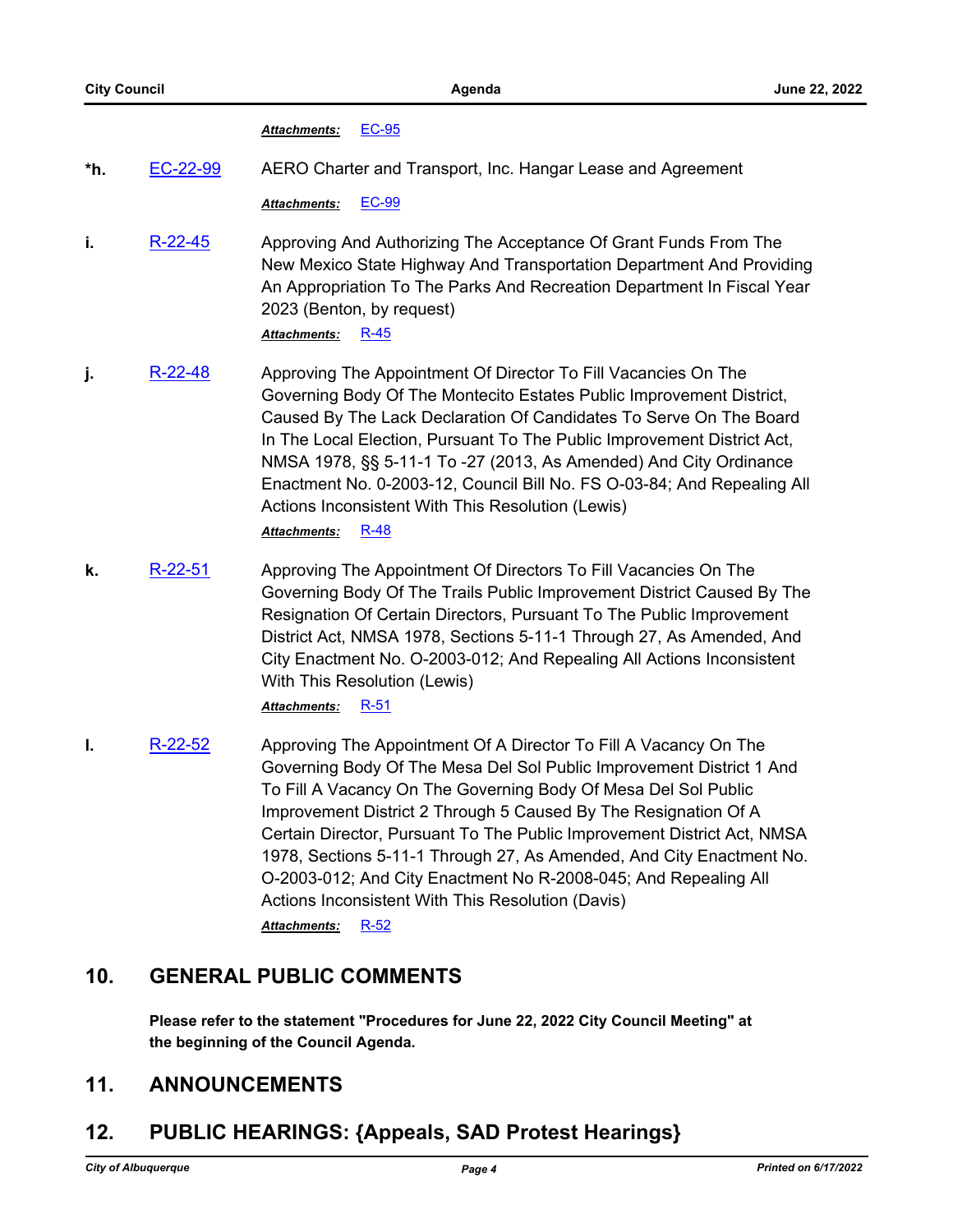### **13. APPROVALS: {Contracts, Agreements, and Appointments}**

- **a.** [EC-22-66](http://cabq.legistar.com/gateway.aspx?m=l&id=/matter.aspx?key=12893) Revenue & Expense Report for Second Quarter Fiscal Year 2022 and Quarterly Savings Use Report *Attachments:* [EC-66](http://cabq.legistar.com/gateway.aspx?M=F&ID=ef24c30d-22de-436a-a073-26c82a9f52ad.pdf)
- **b.** [EC-22-92](http://cabq.legistar.com/gateway.aspx?m=l&id=/matter.aspx?key=12954) Appointment of Lauren Keefe to the position of City Attorney

*Attachments:* [EC-92](http://cabq.legistar.com/gateway.aspx?M=F&ID=3503817e-8313-415b-aa3e-74bdd05a092c.pdf)

**c.** [OC-22-11](http://cabq.legistar.com/gateway.aspx?m=l&id=/matter.aspx?key=12966) Selection of the Executive Director of the Civilian Police Oversight Agency

*Attachments:* [OC-11.pdf](http://cabq.legistar.com/gateway.aspx?M=F&ID=88c2e463-5eee-413c-9280-e25cd4fb2984.pdf)

**\*d.** [EC-22-98](http://cabq.legistar.com/gateway.aspx?m=l&id=/matter.aspx?key=12973) Supplemental Agreement with GuideHouse for ARPA Fund Management **Services** *Attachments:* [EC-98](http://cabq.legistar.com/gateway.aspx?M=F&ID=d4ac2e24-8685-4108-8adf-1ee944418f57.pdf)

### **14. FINAL ACTIONS**

- **a. [O-22-18](http://cabq.legistar.com/gateway.aspx?m=l&id=/matter.aspx?key=12881)** Amending The Albuquerque Retailers, Meat Markets And Wholesalers Ordinance To Revise Inspection Frequency, Update Permit Processes, Revise Fee Procedures, And To Regulate Edible Cannabis Products (Fiebelkorn, by request) *Attachments:* [O-18.pdf](http://cabq.legistar.com/gateway.aspx?M=F&ID=83d7247f-34fc-4d0a-8fdb-791e03bfa747.pdf)
- **b. [O-22-19](http://cabq.legistar.com/gateway.aspx?m=l&id=/matter.aspx?key=12882)** Amending The Albuquerque Food Sanitation Ordinance To Update Permit Processes, Revise Fee Procedures, And To Regulate Edible Cannabis Products (Fiebelkorn, by request) *Attachments:* [O-19.pdf](http://cabq.legistar.com/gateway.aspx?M=F&ID=317091a1-36cb-41d6-9bd7-18fe0987bdbb.pdf)
- **c. [O-22-27](http://cabq.legistar.com/gateway.aspx?m=l&id=/matter.aspx?key=12949)** Authorizing The Issuance And Sale Of The City Of Albuquerque, New Mexico Industrial Revenue Bond (BlueHalo Project), Series 2022 In The Maximum Principal Amount Of \$16,175,675 To Provide Funds To Finance The Renovation, Development, Improvement And Equipping Of A Facility Including Office Complex, Laboratories, Manufacturing Facilities, Test Areas And Secure Spaces For An Integrated Technology Company; Authorizing The Execution And Delivery Of An Indenture, Lease Agreement, Bond Purchase Agreement, Bond, And Other Documents In Connection With The Issuance Of The Bond And The Project; Making Certain Determinations And Findings Relating To The Bond And The Project; Ratifying Certain Actions Taken Previously; And Repealing All Actions Inconsistent With This Ordinance (Grout) *Attachments:* [O-27](http://cabq.legistar.com/gateway.aspx?M=F&ID=afff0ff5-9676-4205-abdf-9401b2beafc0.pdf)
- **d. [O-22-28](http://cabq.legistar.com/gateway.aspx?m=l&id=/matter.aspx?key=12950)** Approving A Project Involving BlueHalo, LLC Pursuant To The Local Economic Development Act And City Ordinance F/S O-04-10, The City's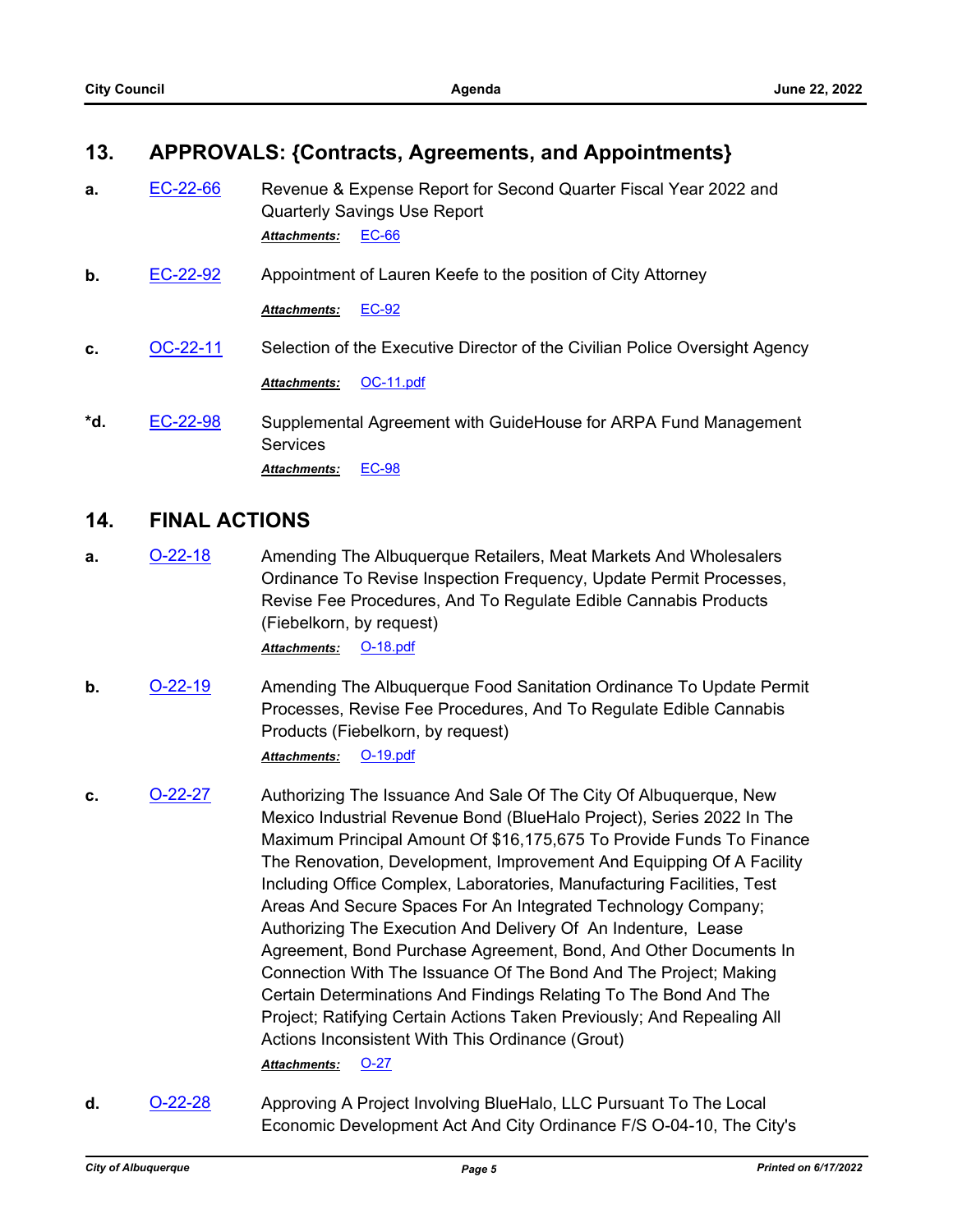| <b>City Council</b> |           | Agenda                                                                                                                                                                                                                                                                                                                                                                                                                                                                                                                                                                                                                                                                                                                                                                                                       | June 22, 2022 |
|---------------------|-----------|--------------------------------------------------------------------------------------------------------------------------------------------------------------------------------------------------------------------------------------------------------------------------------------------------------------------------------------------------------------------------------------------------------------------------------------------------------------------------------------------------------------------------------------------------------------------------------------------------------------------------------------------------------------------------------------------------------------------------------------------------------------------------------------------------------------|---------------|
|                     |           | Implementing Legislation For That Act, To Support The Renovation,<br>Expansion And Improvement Of Engineering, Manufacturing And Training<br>Facilities For An Integrated Technology Company In Albuquerque, New<br>Mexico; Authorizing The Execution Of A Project Participation Agreement<br>And Other Documents In Connection With The Project; Making Certain<br>Determinations And Findings Relating To The Project Including The<br>Appropriation Of Funds; Ratifying Certain Actions Taken Previously; And<br>Repealing All Actions Inconsistent With This Ordinance (Grout)<br>$O-28$<br>Attachments:                                                                                                                                                                                                 |               |
| е.                  | $O-22-29$ | Authorizing The Issuance And Sale Of The City Of Albuquerque, New<br>Mexico Industrial Revenue Bond (Able Grid Project), Series 2022 In The<br>Maximum Principal Amount Of \$95,000,000 To Provide Funds To Finance<br>The Acquisition, Renovation, Development, Improvement And Equipping<br>Of A Facility For A Renewable Energy Storage Company; Authorizing The<br>Execution And Delivery Of An Indenture, Lease Agreement, Bond<br>Purchase Agreement, Bond, And Other Documents In Connection With<br>The Issuance Of The Bond And The Project; Making Certain<br>Determinations And Findings Relating To The Bond And The Project;<br>Ratifying Certain Actions Taken Previously; And Repealing All Actions<br>Inconsistent With This Ordinance (Bassan, by request)<br><b>Attachments:</b><br>$O-29$ |               |
| f.                  | $R-22-18$ | Creating A Pilot Program To Test And Review A Priority-Based Budgeting<br>Approach In The Development Of The Annual Operating Budget (Sanchez,<br>Lewis, Jones, Benton)<br><b>R-18.pdf</b><br>Attachments:                                                                                                                                                                                                                                                                                                                                                                                                                                                                                                                                                                                                   |               |
| g.                  | R-22-36   | Directing The City Administration To Develop Operating Procedures For<br>Safe Outdoor Spaces (Fiebelkorn, Benton, Davis)<br>$R-36.pdf$<br><b>Attachments:</b>                                                                                                                                                                                                                                                                                                                                                                                                                                                                                                                                                                                                                                                |               |
| h.                  | $R-22-43$ | Extending A Moratorium Established By R-21-165 To Prohibit Cannabis<br>Retail, Cannabis Cultivation, And Cannabis Manufacturing Uses In The Old<br>Town Historic Protection Overlay Zone Until The Sooner Of October 1,<br>2022 Or When The 2021 Integrated Development Ordinance Annual<br>Update Becomes Effective (Benton)<br><b>Attachments:</b><br>$R-43$                                                                                                                                                                                                                                                                                                                                                                                                                                               |               |
| i.                  | $R-22-44$ | Designating The City Of Albuquerque's 2022 Congressional Directed<br>Spending Grant Applications To The 117th Congress Of The United States<br>As City Federal Priorities (Peña, Fiebelkorn)<br>$R-44$<br>Attachments:<br>[A floor substitute for R-22-44 may be moved that adjusts the title as follows:<br>$\bigcap$ $\bigcap$ $\bigcap$                                                                                                                                                                                                                                                                                                                                                                                                                                                                   | 0.000         |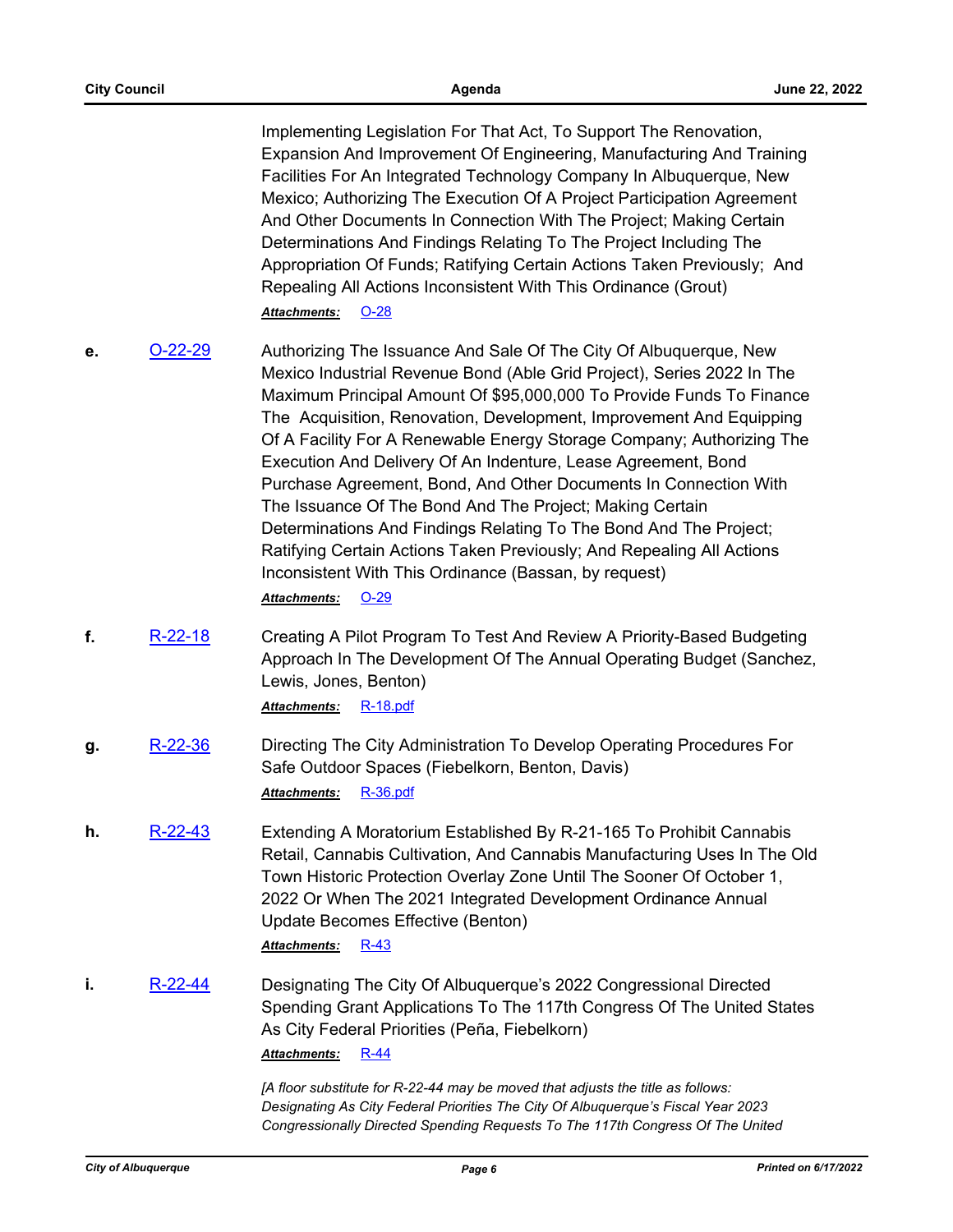|     |           | States.]                                                                                                                                                                                                                                                                                                                                                                                                                                                                |
|-----|-----------|-------------------------------------------------------------------------------------------------------------------------------------------------------------------------------------------------------------------------------------------------------------------------------------------------------------------------------------------------------------------------------------------------------------------------------------------------------------------------|
| j.  | R-22-47   | Appropriating Funding From The Second Tranche Of The American<br>Rescue Plan Act Of 2021 For The Purposes Of Pandemic Response,<br>Pandemic Recovery Investments, And Support For Vulnerable Populations<br>(Bassan, by request)<br>$R-47$<br>Attachments:                                                                                                                                                                                                              |
| k.  | $R-22-49$ | Amending The Adopted Capital Implementation Program Of The City Of<br>Albuquerque By Approving New Projects, Supplementing Current<br>Appropriations And Changing The Scope Of Existing Projects (Davis, by<br>request)<br>$R-49$<br>Attachments:                                                                                                                                                                                                                       |
| Ι.  | $R-22-50$ | Adopting The El Camino Real De Tierra Adentro National Historic Trail<br>(NHT) Development Concept Plan (DCP) (Benton)<br><b>R-50.pdf</b><br>Attachments:<br>R-50 Exhibit A                                                                                                                                                                                                                                                                                             |
| *m. | $R-22-55$ | Extending The Stay Of Enforcement Of The Albuquerque Tax Preparer And<br>Consumer Rights Ordinance (Davis)<br>$R-55$<br><b>Attachments:</b>                                                                                                                                                                                                                                                                                                                             |
| n.  | $R-22-38$ | Designating The University Metropolitan Redevelopment Area, Making<br>Certain Findings And Conclusions Pursuant To The Metropolitan<br>Redevelopment Code, And Authorizing The City To Prepare A<br>Metropolitan Redevelopment Plan For The University Metropolitan<br>Redevelopment Area (Davis)<br>$R-38$<br>Attachments:<br>[The intent is to pull R-22-38 out of the Land Use, Planning and Zoning Committee and<br>place it on the August 1, 2022 Council agenda.] |

## **15. OTHER BUSINESS: {Reports, Presentations, and Other Items}**